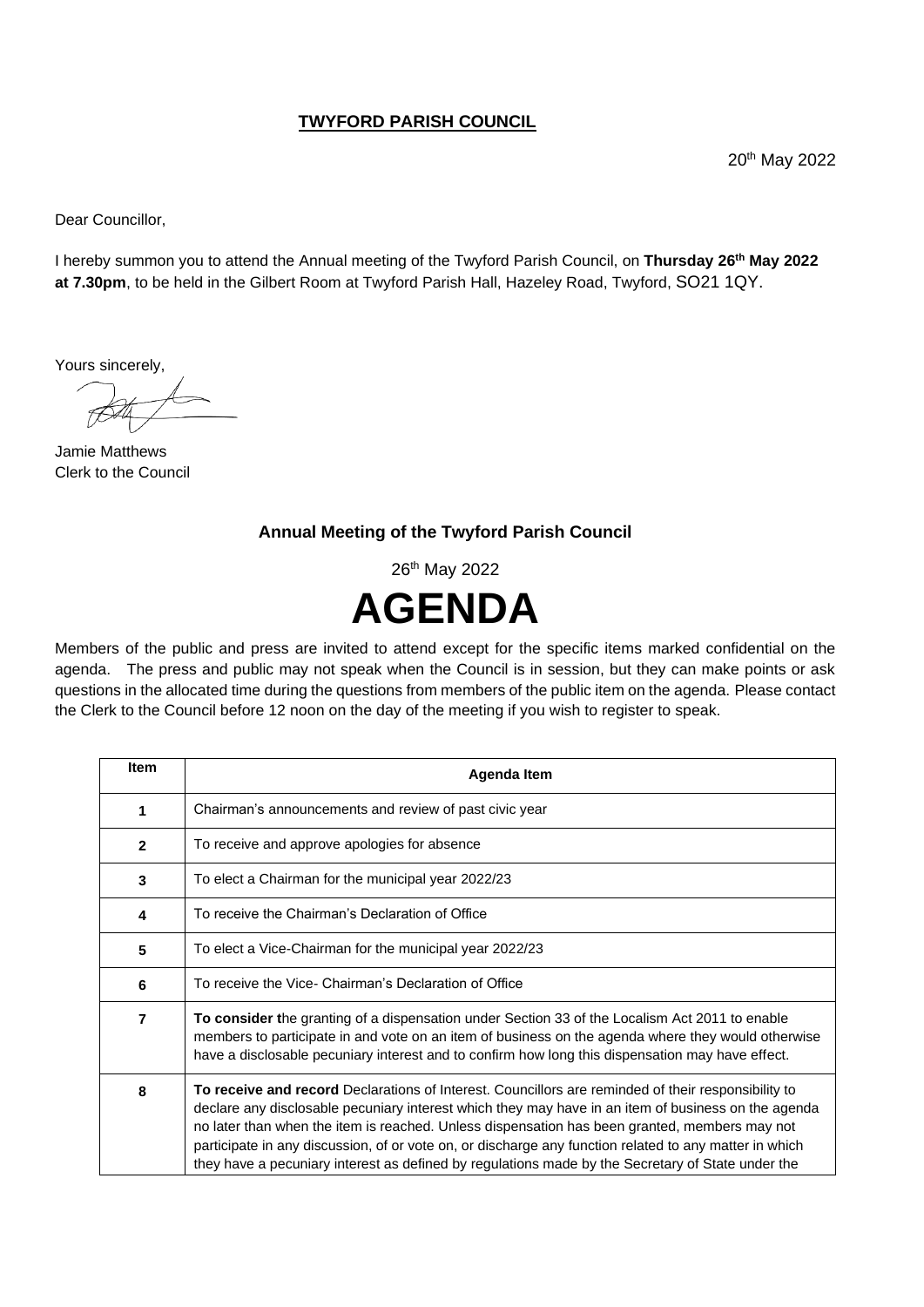|    | Localism Act 2011. Councillors must withdraw from the room when the meeting discusses and votes<br>on the matter.                                                                                                                                                                                                                                                                                                                                                                                                                                          |
|----|------------------------------------------------------------------------------------------------------------------------------------------------------------------------------------------------------------------------------------------------------------------------------------------------------------------------------------------------------------------------------------------------------------------------------------------------------------------------------------------------------------------------------------------------------------|
| 9  | To consider the dissolution of the Twyford Neighbourhood Plan Advisory Committee                                                                                                                                                                                                                                                                                                                                                                                                                                                                           |
| 10 | To approve appointments to the following Committees:<br><b>Finance Committee</b><br><b>Planning Committee</b><br>$\bullet$<br><b>Recreation Committee</b><br>Parish Farm Advisory Committee                                                                                                                                                                                                                                                                                                                                                                |
| 11 | To appoint a Chairman to the Finance, Planning, Recreation Committees.                                                                                                                                                                                                                                                                                                                                                                                                                                                                                     |
| 12 | To appoint a Chairman to the Parish Farm Advisory Committee.                                                                                                                                                                                                                                                                                                                                                                                                                                                                                               |
| 13 | To review the Terms of Reference for the Finance, Planning and Recreation Committees and<br>Parish Farm Twyford Neighbourhood Plan Advisory Committee.                                                                                                                                                                                                                                                                                                                                                                                                     |
| 14 | To consider the appointment of any additional committees and their Terms of Reference.                                                                                                                                                                                                                                                                                                                                                                                                                                                                     |
| 15 | To approve member special responsibilities:<br>Website<br>Footpaths & Highways<br>Flooding<br>Heath & Safety                                                                                                                                                                                                                                                                                                                                                                                                                                               |
| 16 | To approve representatives to the following outside bodies:<br><b>Twyford Nurses Trust</b><br><b>Patient Participation Group</b><br><b>Twyford Parish Hall</b><br><b>Twyford Waterworks Trust</b><br>Winchester Association of Parish & Town Councils                                                                                                                                                                                                                                                                                                      |
| 17 | To review the Health & Safety and Code of Conduct polices.                                                                                                                                                                                                                                                                                                                                                                                                                                                                                                 |
| 18 | To approve as a correct record and authorise the signing of the minutes of the meeting of Twyford<br>Parish Council held on 28 <sup>th</sup> April 2022                                                                                                                                                                                                                                                                                                                                                                                                    |
| 19 | Public Representation - Councillors to receive representation, including on agenda items, from<br>members of the public provided they have given de notice of their intention to the Clerk no later than<br>12 noon of the day of the meeting. The maximum time limit allowed per person is 3 minutes and the<br>maximum time designated for this agenda item is 15 minutes. Questions shall not require a response<br>at the meeting nor start a debate on the question. The Chair of the meeting may direct that a written or<br>oral response be given. |
| 20 | To receive the County Councillor's report.                                                                                                                                                                                                                                                                                                                                                                                                                                                                                                                 |
| 21 | To receive the District Councillors' reports.                                                                                                                                                                                                                                                                                                                                                                                                                                                                                                              |
| 22 | To receive the Clerk's report.                                                                                                                                                                                                                                                                                                                                                                                                                                                                                                                             |
| 23 | To receive the report from the Recreation Committee meeting, approve recommendations contained<br>therein and note updates on any matters arising unless already covered by another agenda item.                                                                                                                                                                                                                                                                                                                                                           |
| 24 | To receive the report from the Planning Committee meeting, approve recommendations contained<br>therein and note updates on any matters arising unless already covered by another agenda item.                                                                                                                                                                                                                                                                                                                                                             |
| 25 | To receive and approve Schedule of Payments for May 2022.                                                                                                                                                                                                                                                                                                                                                                                                                                                                                                  |